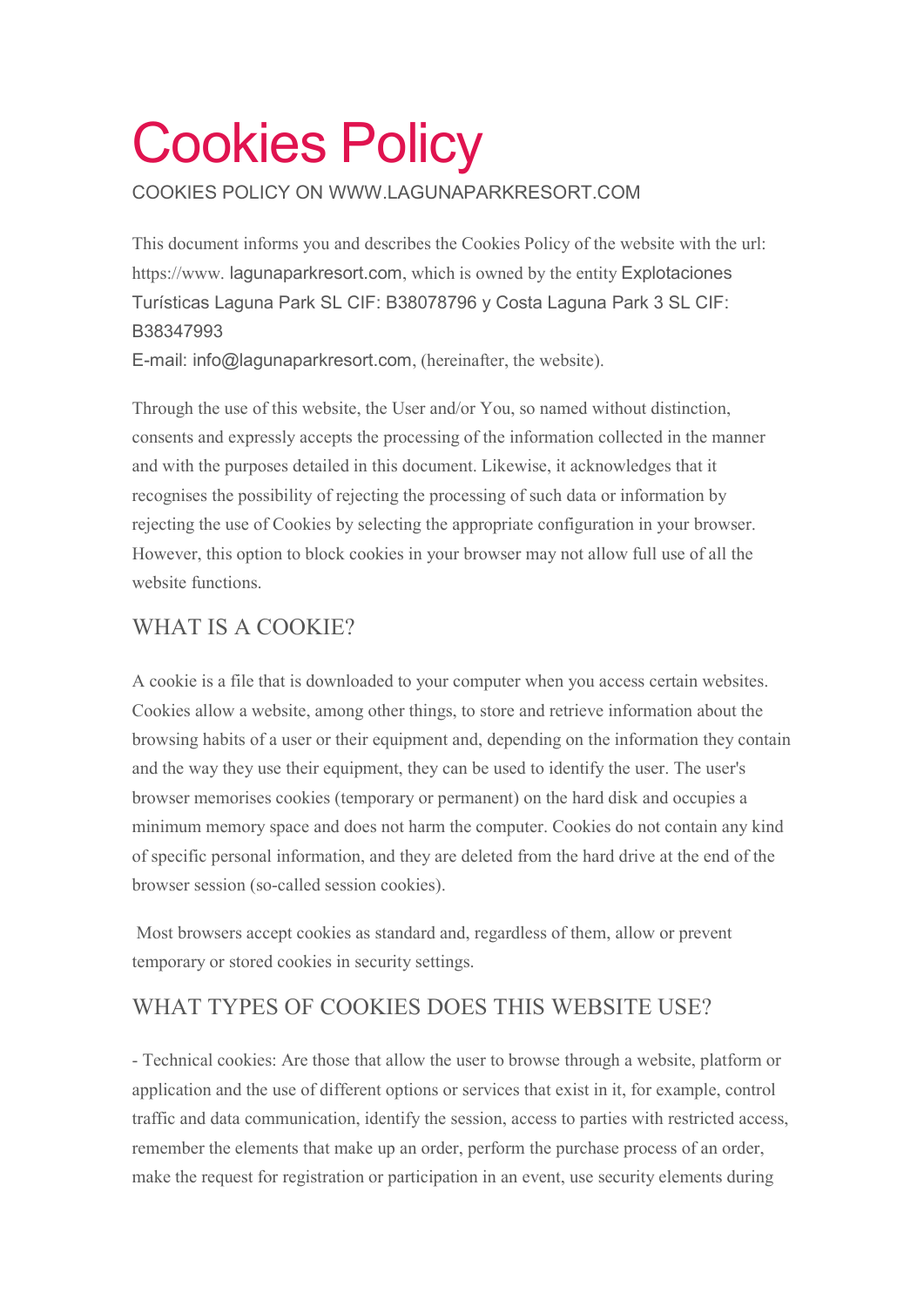browsing, store contents for the dissemination of videos or sound or share content through social networks.

- Customisation cookies: Are those which allow the user to access the service with some features of a general nature, predefined depending on a number of criteria in the user's terminal, such as, for example, language, type of browser through which they are accessing the service, the regional settings from where they access the service, etc.

- Analysis cookies: They are those that are either processed by us or by third parties. They allow us to quantify the number of users and therefore perform the measurement and statistical analysis of the use of the service offered by users. To do this, we analyse your browsing on our website in order to improve the products or services that we offer you.

- Advertising cookies: They are those that, either processed by us or by third parties, allow the advertising space on the website to be managed as efficiently as possible, adapting the content of the advert to the content of the service requested or the use made of the website. For this we can analyse your browsing habits on the internet and we can show you advertisements related to your browsing profile.

- Behavioural advertising cookies: They are those that allow the advertising space on the website to be managed as efficiently as possible that, if applicable, the editor has included on a website, application or platform from which it provides the requested service. These cookies store information on user behaviour obtained through the continuous observation of their browsing habits, which allows us to develop a specific profile to show advertising based on it.

- Third party cookies: The website may use third-party services which, on behalf of the owner of the website, collect information for statistical purposes, use of the website by the user and for the provision of other services related to the activity of the website and other internet services.

In particular, this website uses the following cookies

## CONTACT

If you have questions about this cookie policy, you can contact us through the email account: info@lagunaparkresort.com

# CUSTOM COOKIE SETTINGS